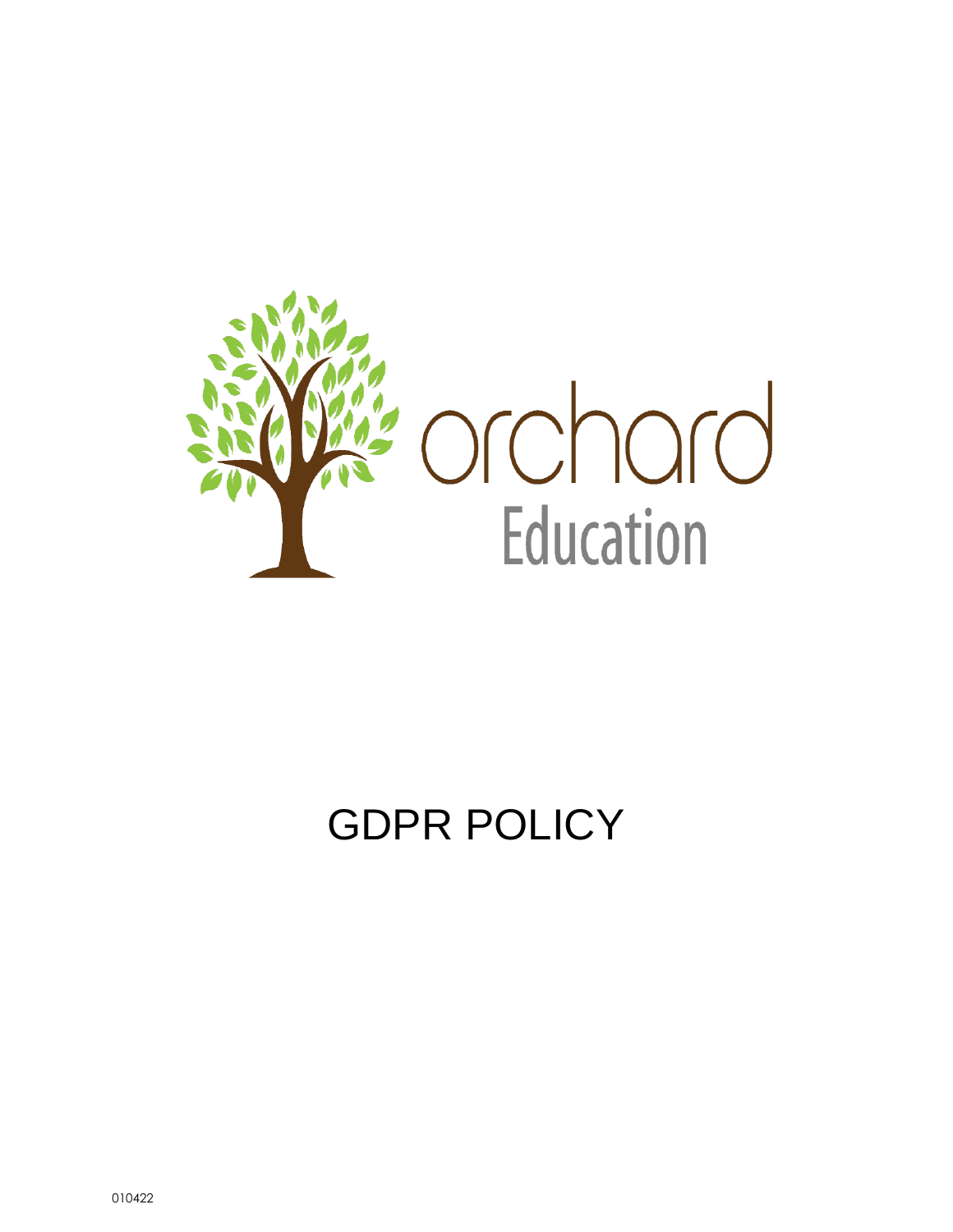# **GDPR Policy**

Orchard Education will maintain certain personal data about individuals for the purposes of satisfying operational and legal obligations whilst fully complying with the current legislation. We recognise the importance of the correct and lawful treatment of personal data and will ensure all employees fully understand this policy both at the time of signing and giving express consent and their rights to withdrawal of said consent. We will respect the privacy rights of all individuals, including employees, contractors, customers, potential customers, and business contacts regarding the processing of their personal information.

The type of personal data the Company may require includes information about current, past, and prospective employees, parents, children, local authorities, suppliers, and others with whom it communicates. This personal data, whether it is held on paper, on computer or other media, will be subject to the appropriate legal safeguards as specified in the General Data Protection Regulation legislation which was effective May 2018.

The Company fully endorses and adheres to the seven principles laid out in Article 5 of the UK GDPR, and these principles form the foundation to our approach to processing personal data. These principles specify the legal conditions that must be satisfied in relation to the obtaining, handling, processing, transportation, and storage of personal data. Employees and any others who obtain, handle, process, transport, and store personal data for the Company must adhere to these principles.

## **7 GDPR Principles**

The principles are:

- 1. Lawfulness, fairness, and transparency i.e., you must have a lawful reason for collecting personal data and must do it in a fair and transparent way
- 2. Purpose limitation i.e., data must only be collected for specified, explicit and legitimate purposes and not further processed in a manner that is incompatible with those
- 3. Data minimisation i.e., you must not collect any more data than is necessary. Data must be adequate, relevant, and limited to what is necessary in relation to the purposes for which they are processed.
- 4. Accuracy i.e., data must be accurate and there must be mechanisms in place to keep it up to date. Data must be erased or rectified without delay where applicable.
- 5. Storage limitation i.e., data must not be kept for any longer than needed
- 6. Integrity and confidentiality (security) i.e., personal data must be processed in a way that ensures appropriate security including protection against unauthorised or unlawful processing and against accidental loss, destruction, or damage, using appropriate technical or organisational measures.
- 7. Accountability The Data Controller is responsible for and will be able to demonstrate compliance with the Article 5(1) (the 6 preceding Principles.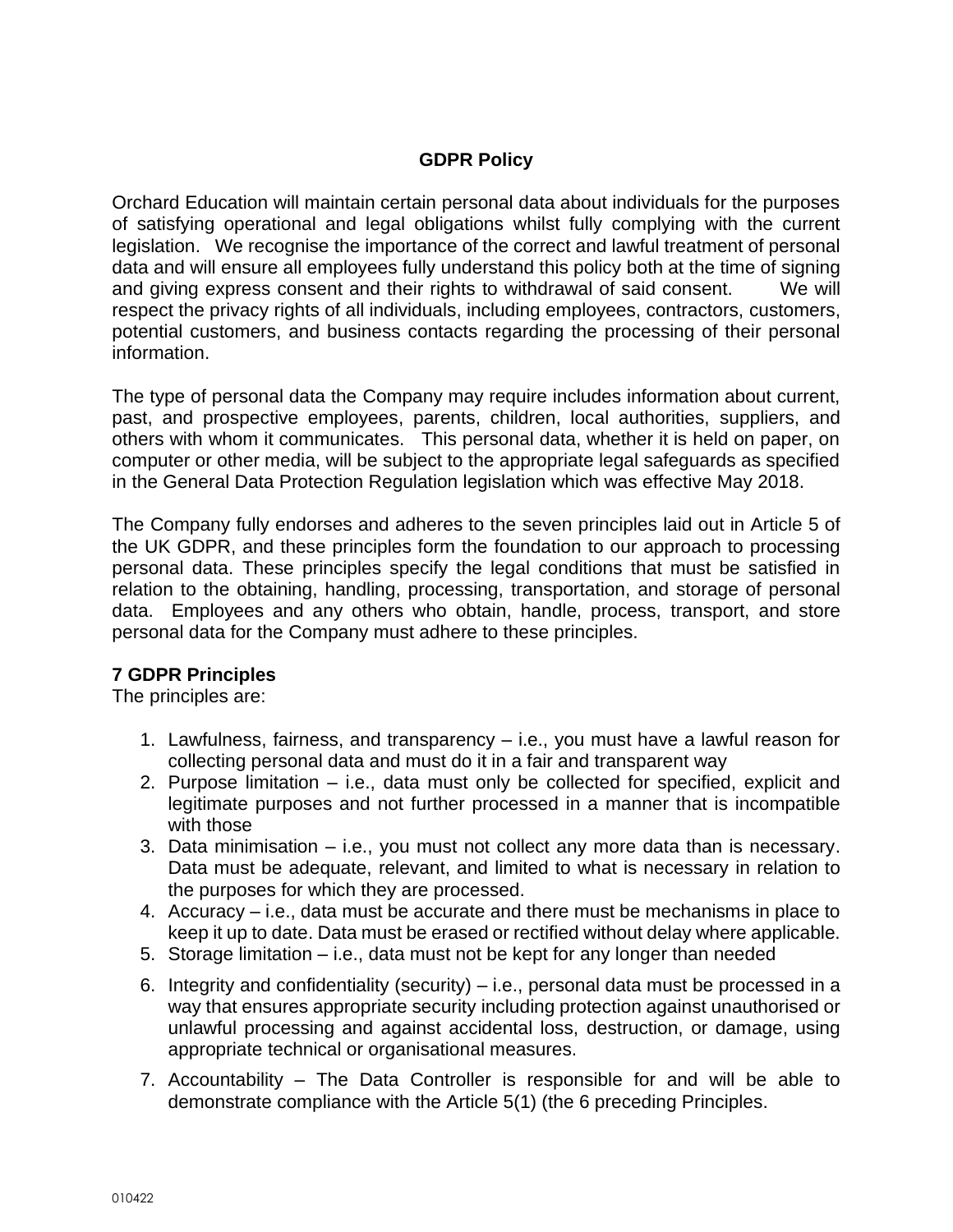### **Satisfaction of Principles**

To meet the requirements of the principles, the Company will:

- Observe fully the conditions regarding the fair collection and use of personal data
- Meet its obligations to specify the purposes for which personal data is used
- Collect and process appropriate personal data only to the extent that it is needed to fulfil operational or any legal requirement
- Ensure the quality of personal data used
- Apply strict checks to determine the length of time personal data is held
- Ensure that the rights of individuals about whom the personal data is held can be fully exercised
- Take the appropriate technical and organisational security measures to safeguard personal data
- Ensure that personal data is not transferred abroad without suitable safeguards
- Notify the ICO (Information Commissioner's Office) of a data breach within 72 hours of becoming aware of the breach

#### **Status of the Policy**

This policy has been approved by the Directors and any breach will be taken very seriously. Any employee who considers that the policy has not been followed in respect of personal data about themselves should raise the matter with their manager in the first instance.

#### **Individual Rights**

All individuals who are the subject of personal data held by the Company are entitled to:

- The right to be informed
- The right of access
- The right to rectification
- The right to erasure
- The right to restrict processing
- The right to data portability
- The right to object
- Rights in relation to automated decision making and profiling.

This may include but not be limited to:

- Asking what information is held about them and the reasons why it is being held
- asking how to gain access to data held about them
- being informed about how the data is kept up to date
- being informed about what the Company is doing to comply with its obligations

#### **Employee Responsibilities**

All employees are responsible for:

• checking that any personal data that they provide is accurate and up to date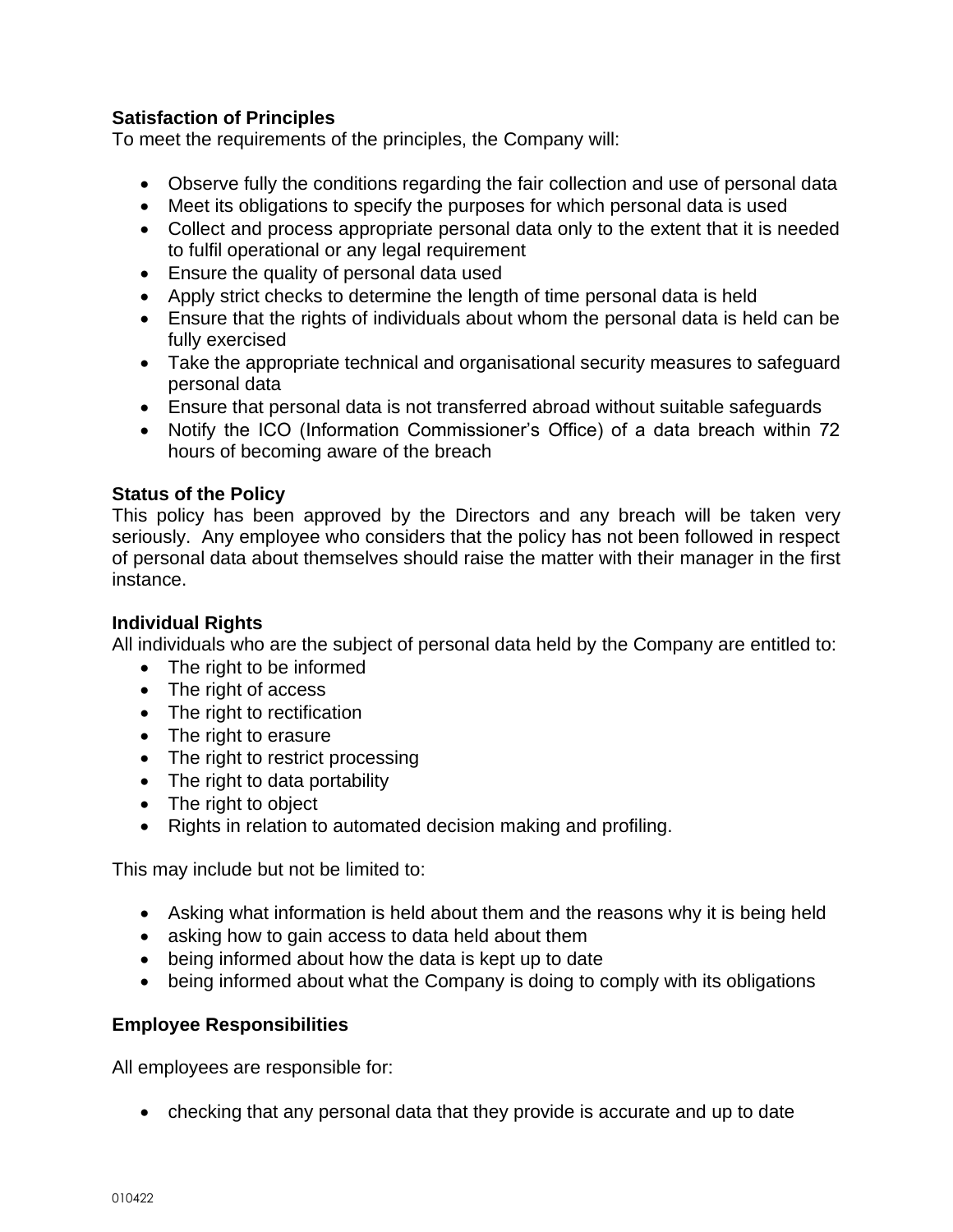- informing the Company of any changes to information which they have provided, e.g., change of address
- checking the accuracy of any information that the Company may send out from time to time, giving details of information that is being kept and processed
- giving or withdrawing their express consent for the Company to use personal data

#### **Data Security**

The need to ensure that data is kept securely means that precautions must be taken against physical loss or damage and that both access and disclosure must be restricted.

All staff are responsible for ensuring that:

- any personal data which they hold is kept securely
- personal information is not disclosed either orally or in writing or otherwise to any unauthorised third party

#### **Rights to Access Information**

Employees and other subjects of personal data held by the Company have the right to make a subject access request about information that is being kept about them on computer and have access to paper-based data held in manual filing systems. Any person who wishes to exercise this right should make the request in writing to their manager. The Company will ensure any requests for information are provided free-ofcharge.

Employees have the right to "be forgotten" in that once it is no longer necessary for the Company to hold information, the employee can request that it be deleted. The Company will be responsible for removing any external links to any information held.

The Company aims to comply with requests for access to personal information as quickly as possible but will ensure that it is provided within one month unless there is a good reason for delay. In such cases, the reason for delay will be explained in writing to the individual making the request. Any information provided will be done so in an accessible, concise, and intelligible format, and will be disclosed securely. Information requested in this way will only be refused if an exemption or restriction applies, or if the request is manifestly unfounded or excessive.

#### **Subject Consent**

The need to process data for normal purposes has been communicated to all data subjects. In some cases, if the data is sensitive, for example information about health, race, or gender then express consent to process the data will be obtained. Processing may be necessary to operate the Company's policies, such as health and safety and equality and diversity.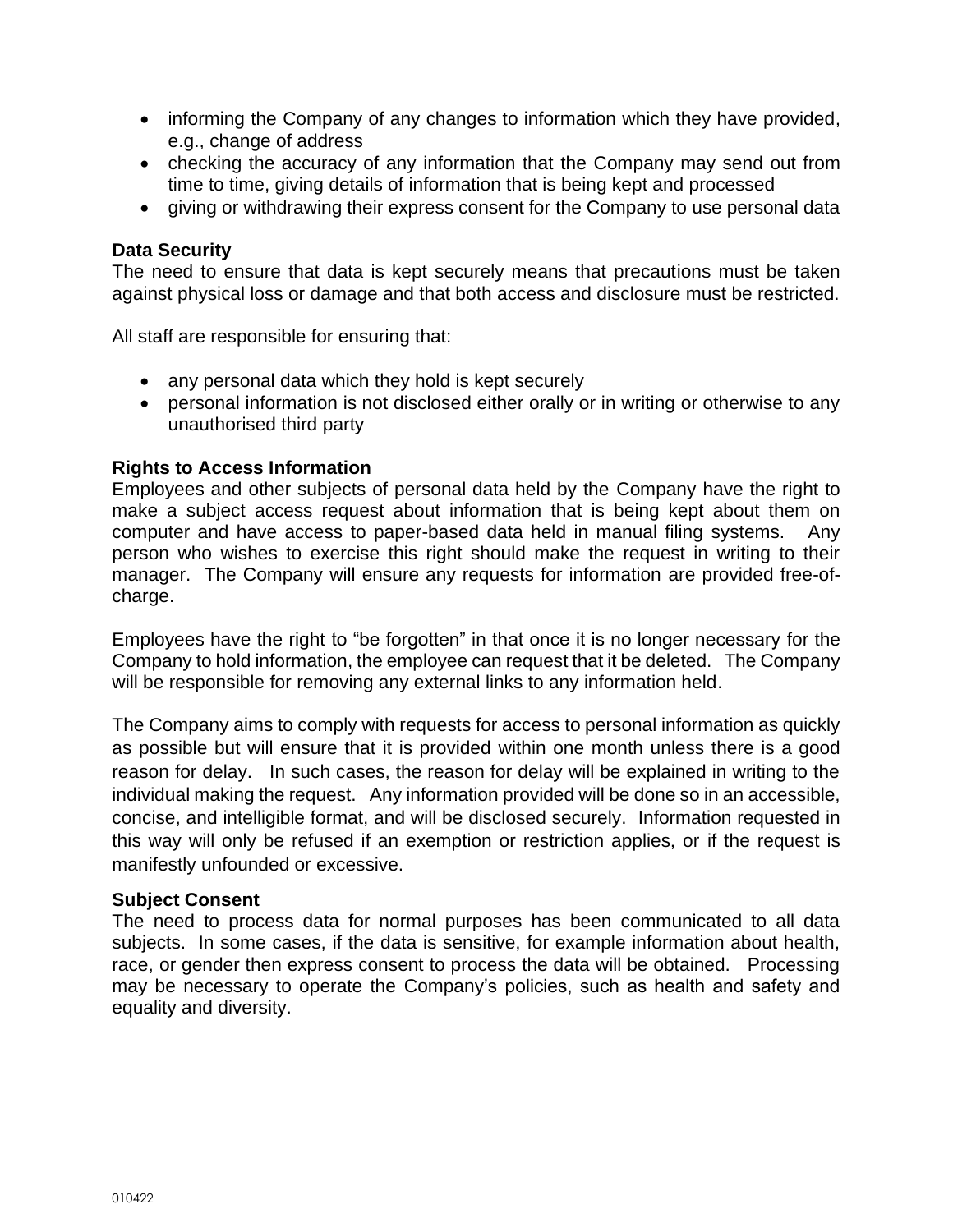#### **Retention of Data**

The Company will keep some forms of information for longer than others. All staff are responsible for ensuring that both legal and statutory retention requirements are adhered to, and that information is not kept for longer than necessary.

#### **Confidentiality – Data Protection**

You should be aware that the obligations placed on you because of the law and this policy are in addition to the duty of confidentiality which you owe to the Company in respect of all information (including personal data) processed by you; by the Company; its customers; employees; suppliers and any other data subjects.

You must keep all personal data which you process on behalf of the Company completely secret and confidential and must not disclose any such information unless authorised to do so.

#### **Termination**

You should be aware that all information (including personal data) processed by employees during their employment with the Company (whether in a manual or automated fashion) is, and will, remain the property of the Company. On termination of your employment with the Company, you must promptly return the original and any copies (whether in manual or automated form) of any information including personal data obtained by you during your employment to the Company.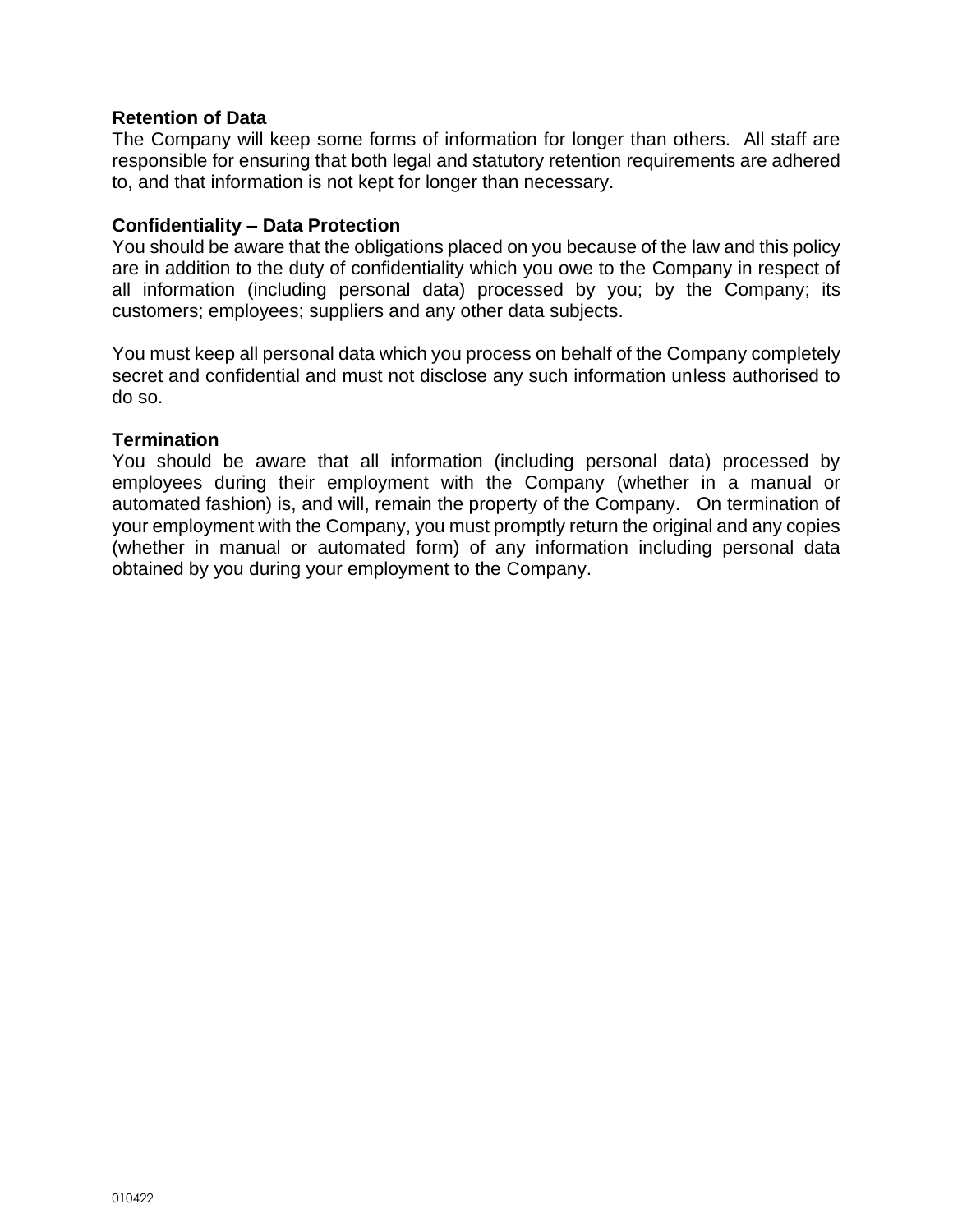# **Retention Periods – Employment**

| <b>Record Type</b>                                                                                                                                                                                       | <b>Retention Period</b>                                                           |  |  |
|----------------------------------------------------------------------------------------------------------------------------------------------------------------------------------------------------------|-----------------------------------------------------------------------------------|--|--|
| Absence records, including return to work forms (maternity<br>(including MAT B1s), paternity, sick, special, unpaid leave)                                                                               | Duration of absence period + 3<br>years                                           |  |  |
| Annual leave records, including extended holiday records                                                                                                                                                 | Relevant holiday year + 2 years                                                   |  |  |
| Application forms, CVs, and interview notes (unsuccessful<br>candidates)                                                                                                                                 | Conclusion of recruitment<br>process + 6 months                                   |  |  |
| Career breaks                                                                                                                                                                                            | Duration of employment                                                            |  |  |
| Counselling records                                                                                                                                                                                      | Date of meeting + 1 year                                                          |  |  |
| DBS disclosure information                                                                                                                                                                               | Date of recruitment decision $+ 6$<br>months                                      |  |  |
| Disciplinary, grievance and dismissal records                                                                                                                                                            | Date of decision $+5$ years                                                       |  |  |
| <b>Exit interviews</b>                                                                                                                                                                                   | End of employment $+1$ year                                                       |  |  |
| Flexible working records                                                                                                                                                                                 | Date of decision $+1$ year                                                        |  |  |
| Health Records (within Occupational Health)                                                                                                                                                              | Date of referral $+$ 10 years                                                     |  |  |
| National Minimum Wage records                                                                                                                                                                            | End of pay reference period<br>following the one the records<br>$cover + 3 years$ |  |  |
| <b>Parental leave</b>                                                                                                                                                                                    | Date of leave + 5 years                                                           |  |  |
| Personal details - subject to change - 'old' details (e.g.,<br>address, contact details, trade union membership, bank                                                                                    | Date of change $+6$ months                                                        |  |  |
| Redundancy details, including calculations of payments,<br>refunds, notification to the Secretary of State                                                                                               | Date of redundancy $+7$ years                                                     |  |  |
| References given by the Company                                                                                                                                                                          | End of employment $+1$ year                                                       |  |  |
| <b>Resignation letters</b>                                                                                                                                                                               | Date of resignation letter $+7$<br>years                                          |  |  |
| Subject access requests                                                                                                                                                                                  | Date of request $+3$ years                                                        |  |  |
| Working time records (including exceptions)                                                                                                                                                              | Date on which record was made<br>+ 2 years                                        |  |  |
| Application forms, CVs, interview notes and references<br>(successful candidates)                                                                                                                        | Duration of employment + 7<br>years                                               |  |  |
| Contract, contractual schedule, offer letter, start date letter,<br>health questionnaire, right to work records (including passport<br>or Visa details), qualifications, contract variations, changes to | Duration of employment + 7<br>years                                               |  |  |
| Job data (location, department, job code, position).                                                                                                                                                     | Duration of employment $+7$<br>years                                              |  |  |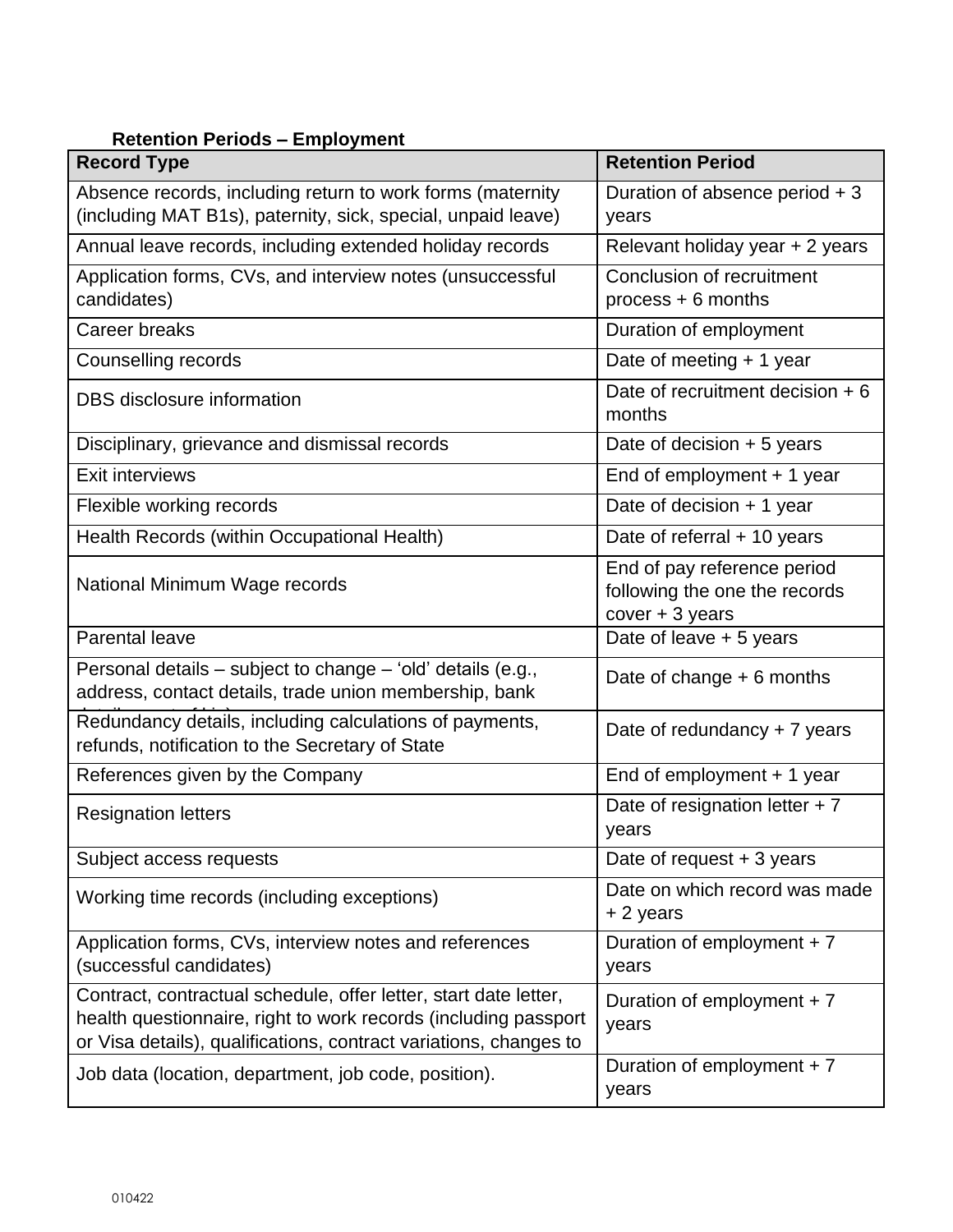| <b>Record Type</b>                                                                                                            | <b>Retention Period</b>                                                           |
|-------------------------------------------------------------------------------------------------------------------------------|-----------------------------------------------------------------------------------|
| Supervision, performance, appraisal, assessment, and training<br>records                                                      | Duration of employment $+7$<br>years                                              |
| Personal details - core (e.g., name, date of birth, gender, race or<br>ethnic origin, health information, national insurance) | Duration of employment $+7$<br>years                                              |
| Condensed listing reports (payments and deductions)                                                                           | Date of change $+10$ years                                                        |
| Earnings records (including bonuses, expenses, maternity pay,<br>overtime, payments in kind, salary, sick pay, and wages)     | Duration of employment $+7$<br>years (or to end of any tax<br>enquiry, if longer) |
| Income tax and NI returns, income tax records and<br>correspondence with HMRC                                                 | End of financial year to which<br>they relate $+7$ years                          |
| Pension payment records                                                                                                       | Duration of entitlement to<br>benefit $+7$ years                                  |

# **Retention Periods – Schools**

| <b>Record Type</b>                                      | <b>Retention Period</b> |
|---------------------------------------------------------|-------------------------|
| Staff signing in and out registers, learner's registers | 21 Years                |
| Outings documentation including risk assessments        | 7 Years                 |
| Health and safety documentation including fire records  | 7 Years                 |
| Complaints documentation                                | 7 Years                 |
| Accidents and Incidents relating to a specific learner  | 21 Years                |
| <b>EHC Plans</b>                                        | 21 Years                |

# **Retention Periods - Office**

| <b>Record Type</b>                        | <b>Retention Period</b> |
|-------------------------------------------|-------------------------|
| HR Records – see Employment section above | 7 years                 |
| Insurance documentation                   | years                   |
| Finance documentation                     | years                   |
| Health & Safety documentation             | 7 years                 |
| Property documentation                    | years                   |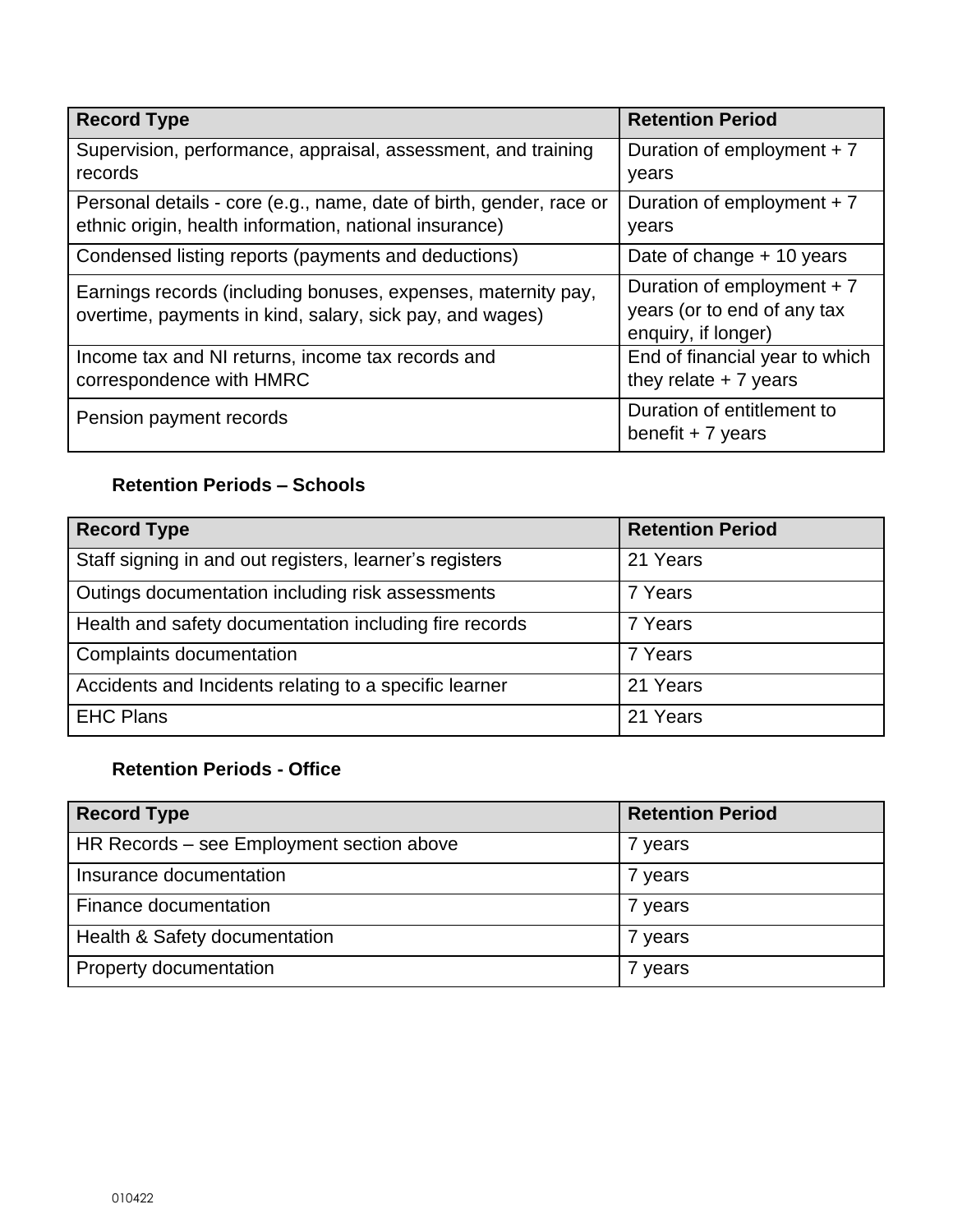# **GENERAL DATA PROTECTION REGULATION PROCEDURES**

| <b>DOCUMENT</b>                                                    | <b>LEGAL REASON FOR</b><br><b>DATA RECORDED</b><br><b>DATA RECORD</b>                                              |                                                                  | <b>DATA TO BE</b><br><b>SHARED WITH, IF</b><br><b>REQUESTED</b>                                                                   | <b>DATA</b><br><b>STORAGE</b> | <b>RETENTION OF</b><br><b>DATA</b>         |
|--------------------------------------------------------------------|--------------------------------------------------------------------------------------------------------------------|------------------------------------------------------------------|-----------------------------------------------------------------------------------------------------------------------------------|-------------------------------|--------------------------------------------|
| Accident<br>Incident<br>First Aid<br>Physical<br>Intervention      | Learner's personal<br>information, staff<br>information and<br>signature,<br>parent's information and<br>signature | Statutory<br>Framework                                           | Other agencies<br>including Ofsted,<br>LSCB, Local<br>Authority, Police,<br>GP, Health<br>Visitor, Other<br>Emergency<br>Services | Accident<br>Folder            | Until child is 21<br>years and 1<br>month  |
| $Accounds -$<br>Financial and<br><b>HMRC</b>                       | <b>Invoices</b><br>Expenses                                                                                        | <b>HMRC</b><br><b>HMRC</b>                                       |                                                                                                                                   | Finance<br>Department         | 5 years post<br>31st January<br>submission |
| Attendance<br>Register, Staff<br>Signing In and Out<br>Register    | Learner's name, DOB,<br>arrival and departure<br>times, reasons for<br>absence, sessions<br>attending              | Statutory<br>Framework                                           | Other agencies<br>including Ofsted,<br>LSCB, Local<br>Authority or<br><b>HMRC</b>                                                 | <b>Registers</b><br>Folder    | Until child is 21<br>years and 1<br>month  |
| Learner's<br><b>Registration Form</b><br>and Emergency<br>Contacts | Learner's name and<br>emergency contact<br>details - parent, family<br>or friends and<br>permissions/consent       | Statutory<br>Framework<br>Parents, family or<br>friends' consent | Other agencies<br>including Ofsted                                                                                                | Learner's<br>Folder           | 7 years                                    |
| Complaints<br>Records                                              | Learner's and parent's<br>details, school details                                                                  | Statutory<br>Framework                                           | Other agencies<br>including Ofsted                                                                                                | Complaints<br>Folder          | 7 years                                    |
| Concerns About a<br>Child                                          | Learner's and parent's<br>details                                                                                  | Statutory<br>Framework                                           | Other agencies<br>including Ofsted,                                                                                               | <b>SEND Folder</b>            | Until child is 21<br>years and 1<br>month  |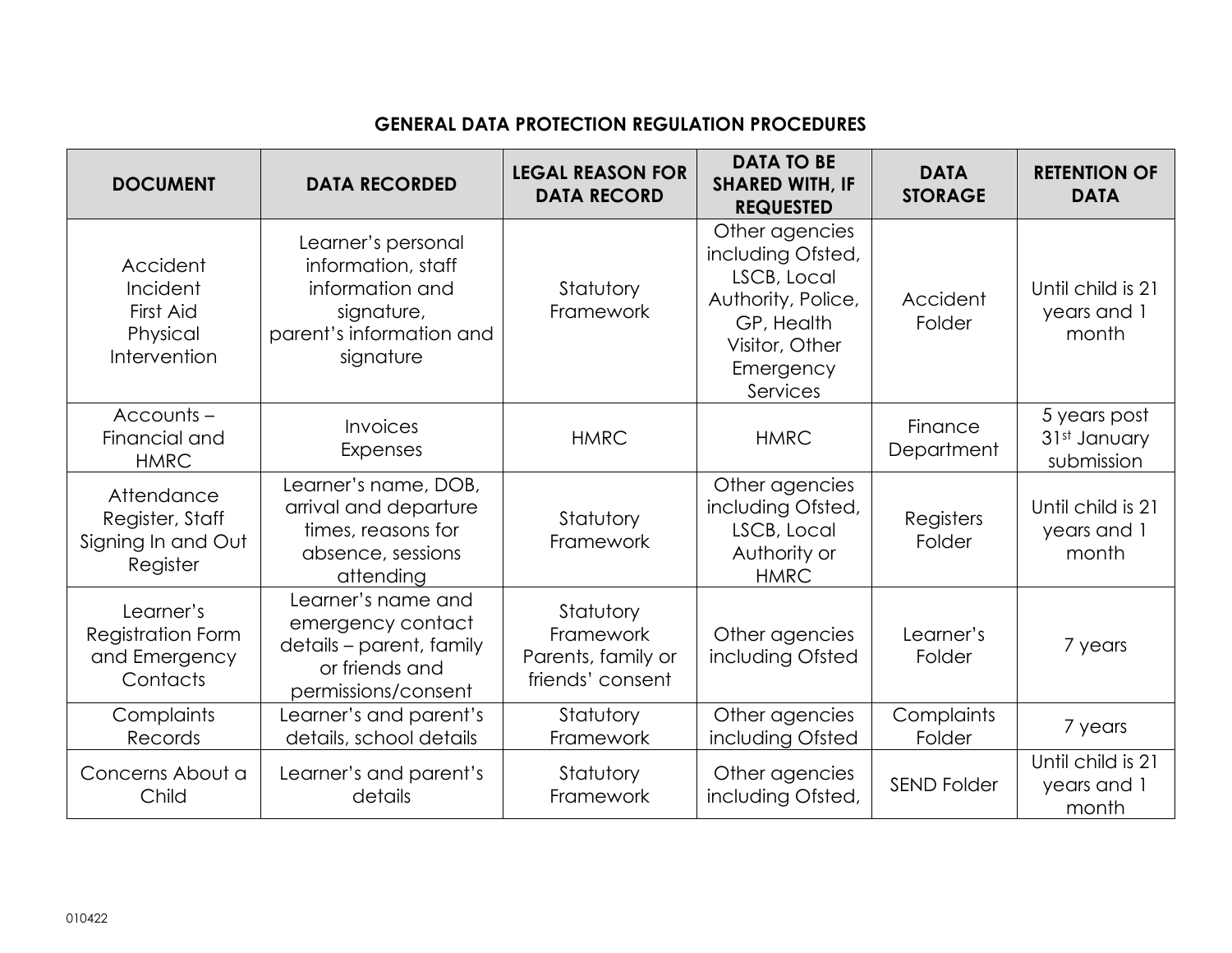| <b>DOCUMENT</b>                                                                                                                                                                                                                    | <b>DATA RECORDED</b>                                                                                               | <b>LEGAL REASON FOR</b><br><b>DATA RECORD</b>                        | <b>DATA TO BE</b><br><b>SHARED WITH, IF</b><br><b>REQUESTED</b>        | <b>DATA</b><br><b>STORAGE</b>             | <b>RETENTION OF</b><br><b>DATA</b>        |
|------------------------------------------------------------------------------------------------------------------------------------------------------------------------------------------------------------------------------------|--------------------------------------------------------------------------------------------------------------------|----------------------------------------------------------------------|------------------------------------------------------------------------|-------------------------------------------|-------------------------------------------|
|                                                                                                                                                                                                                                    |                                                                                                                    |                                                                      | Social Services,<br><b>LSCB</b>                                        |                                           |                                           |
| Childcare<br>Contracts                                                                                                                                                                                                             | Learner's and parent's<br>details                                                                                  | Statutory<br>Framework, Insurers<br>Requirements                     | Other agencies<br>including Ofsted                                     | Learner's<br>Folder                       | 7 years                                   |
| Children's Care<br>Records                                                                                                                                                                                                         | All and any paperwork                                                                                              | Statutory<br>Framework, Insurers<br>Requirements                     | Other agencies<br>including Ofsted                                     |                                           | Until child is 21<br>years and 1<br>month |
| <b>Credit Card</b><br>Payments                                                                                                                                                                                                     | Suppliers' details                                                                                                 | Payment to Bank                                                      | <b>Bank</b>                                                            | Finance<br>Folder                         | Shred<br>immediately                      |
| Home Injuries<br>Record                                                                                                                                                                                                            | Learner's personal<br>information, staff<br>information and<br>signature, parent's<br>information and<br>signature | <b>Health and Safety</b><br>Statutory<br>Framework<br>Children's Act | Other agencies<br>including Ofsted,<br>Social Services,<br><b>LSCB</b> | Accident<br>Folder                        | Until child is 21<br>years and 1<br>month |
| Learner's personal<br>information, staff<br><b>Health and Safety</b><br>information and<br>Statutory<br><b>Illness Record</b><br>Framework<br>signature, parent's<br>information and<br>Children's Act<br><b>LSCB</b><br>signature |                                                                                                                    | Other agencies<br>including Ofsted,<br>Social Services,              | Accident<br>Folder                                                     | Until child is 21<br>years and 1<br>month |                                           |
| Learner's personal<br>information, staff<br>Accident/Incident<br>information and<br>Statutory<br>Framework<br>signature, parent's<br>Record<br>information and<br>signature                                                        |                                                                                                                    | Other agencies<br>including Ofsted                                   | Accident<br>Folder                                                     | Until child is 21<br>years and 1<br>month |                                           |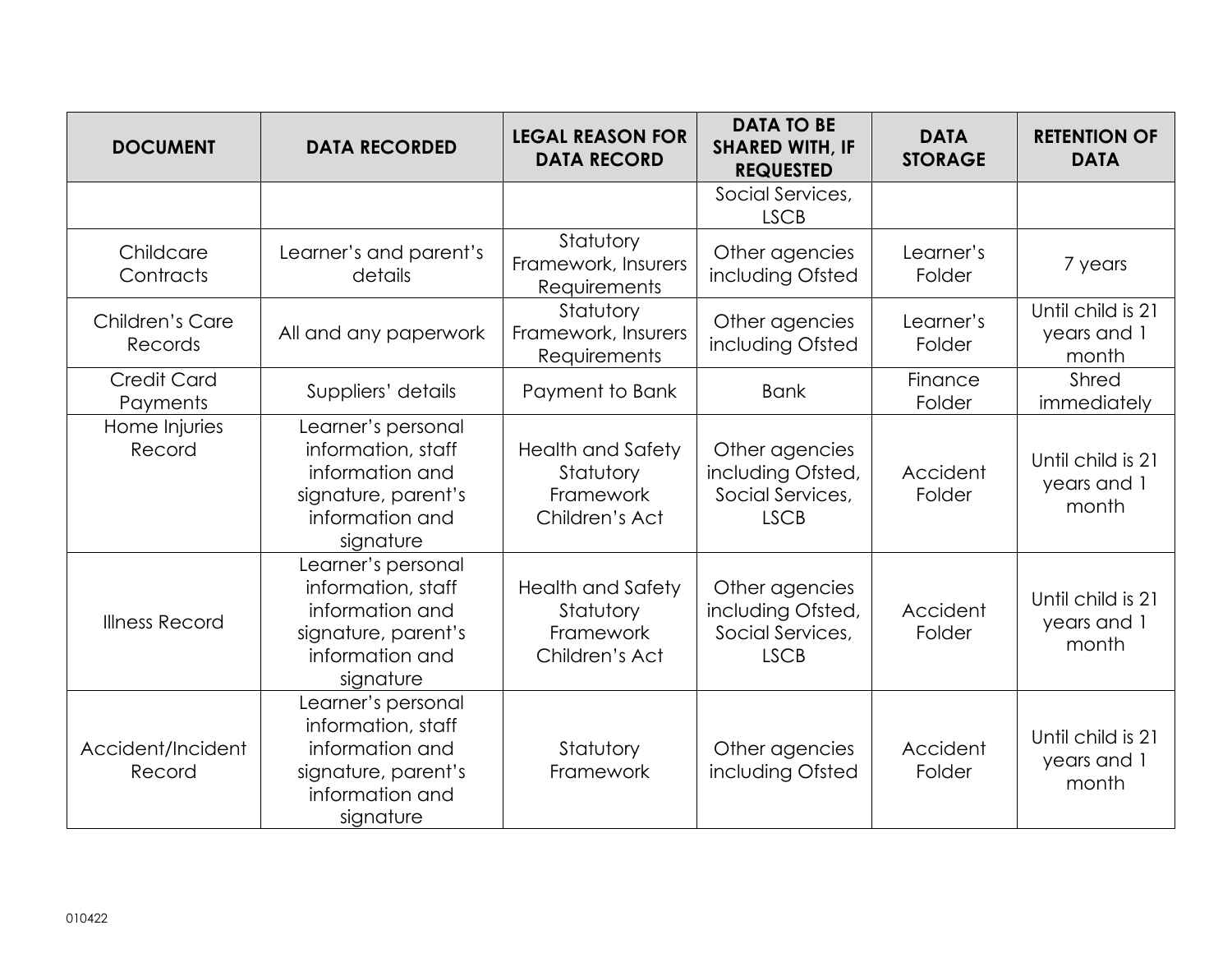| <b>DOCUMENT</b>                                                                        | <b>DATA RECORDED</b>                                                                                                                                 | <b>LEGAL REASON FOR</b><br><b>DATA RECORD</b>      | <b>DATA TO BE</b><br><b>SHARED WITH, IF</b><br><b>REQUESTED</b>                | <b>DATA</b><br><b>STORAGE</b> | <b>RETENTION OF</b><br><b>DATA</b>            |
|----------------------------------------------------------------------------------------|------------------------------------------------------------------------------------------------------------------------------------------------------|----------------------------------------------------|--------------------------------------------------------------------------------|-------------------------------|-----------------------------------------------|
| Learners' Folders                                                                      | Learner's personal<br>information, base line<br>assessment,<br>photographs, progress<br>tracking, observations<br>and assessments, termly<br>reports |                                                    | Other agencies<br>including Ofsted<br>and other<br>education<br>establishments | Learner's<br>Folder           | 7 years                                       |
| Local Authority<br>Funding                                                             | Learner's personal<br>Local Authority<br>information, parent's<br>personal information                                                               |                                                    | Other agencies<br>including Local<br>Authority                                 | Headcount<br>Portal           | 3 years as<br>requested by<br>Local Authority |
| Local Safeguarding<br>Records                                                          | Learner's personal<br>information, parent's<br>personal information                                                                                  | Statutory<br>Framework<br><b>LSCB Requirements</b> | Other agencies<br>including Ofsted<br>and LSCB                                 | <b>DSL Folder</b>             | Until child is 21<br>years and 1<br>month     |
| Medicine<br>Administration<br>Records                                                  | Learner's personal<br>information, staff<br>information and<br>signature, parent's<br>information and<br>signature                                   | Statutory<br>Framework<br><b>Health and Safety</b> | Other agencies<br>including Ofsted                                             | Medicine<br>Folder            | Until child is 21<br>years and 1<br>month     |
| <b>Ofsted Notifications</b><br>Changes to provider<br>details, notifiable<br>incidents |                                                                                                                                                      | Statutory<br>Framework                             | Ofsted                                                                         | <b>Ofsted Folder</b>          | 3 years or until<br>next inspection           |
| Physical<br>Intervention<br>Records                                                    | Learner's personal<br>information, staff<br>information and<br>signature, parent's<br>information and<br>signature                                   | Statutory<br>Framework                             | Other agencies<br>including Ofsted                                             | Learner's<br>Folder           | Until child is 21<br>years and 1<br>month     |